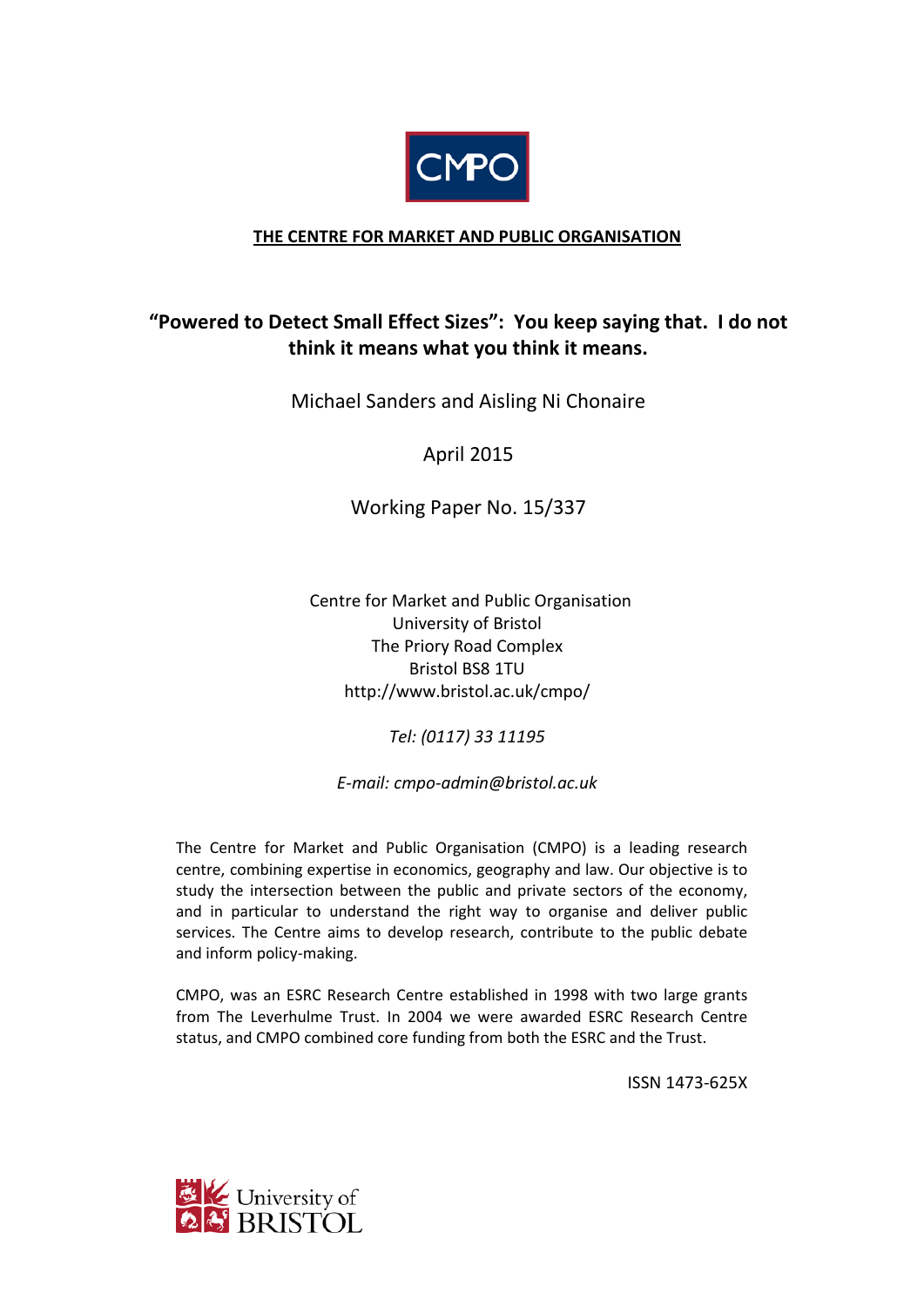# **"Powered to Detect Small Effect Sizes": You keep saying that. I do not think it means what you think it means.**

#### Michael Sanders

Behavioural Insights Team and Harvard Kennedy School of Government & CMPO

Aisling Ní Chonaire

Behavioural Insights Team

April 2015

#### **Abstract:**

Randomised trials in education research are a valuable and increasingly common part of the research landscape. Choosing a sample size large enough to detect an effect but small enough to make the trial workable is a vital component. In the absence of a crystal ball, rules of thumb are often relied upon. In this paper, we offer criticism for commonly used rules of thumb and show that effect sizes that can be realistically expected in education research are much more modest than studies are powered to detect. This has important implications for future trials, which should arguably be larger, and for the interpretation of prior, underpowered research.

**Electronic version:**

**Address for correspondence** CMPO The Priory Road Complex, Bristol BS8 1TU [www.bristol.ac.uk/cmpo/](http://www.bristol.ac.uk/cmpo/) cmpo-admin@bris.ac.uk Tel +44(0) 117 33 11195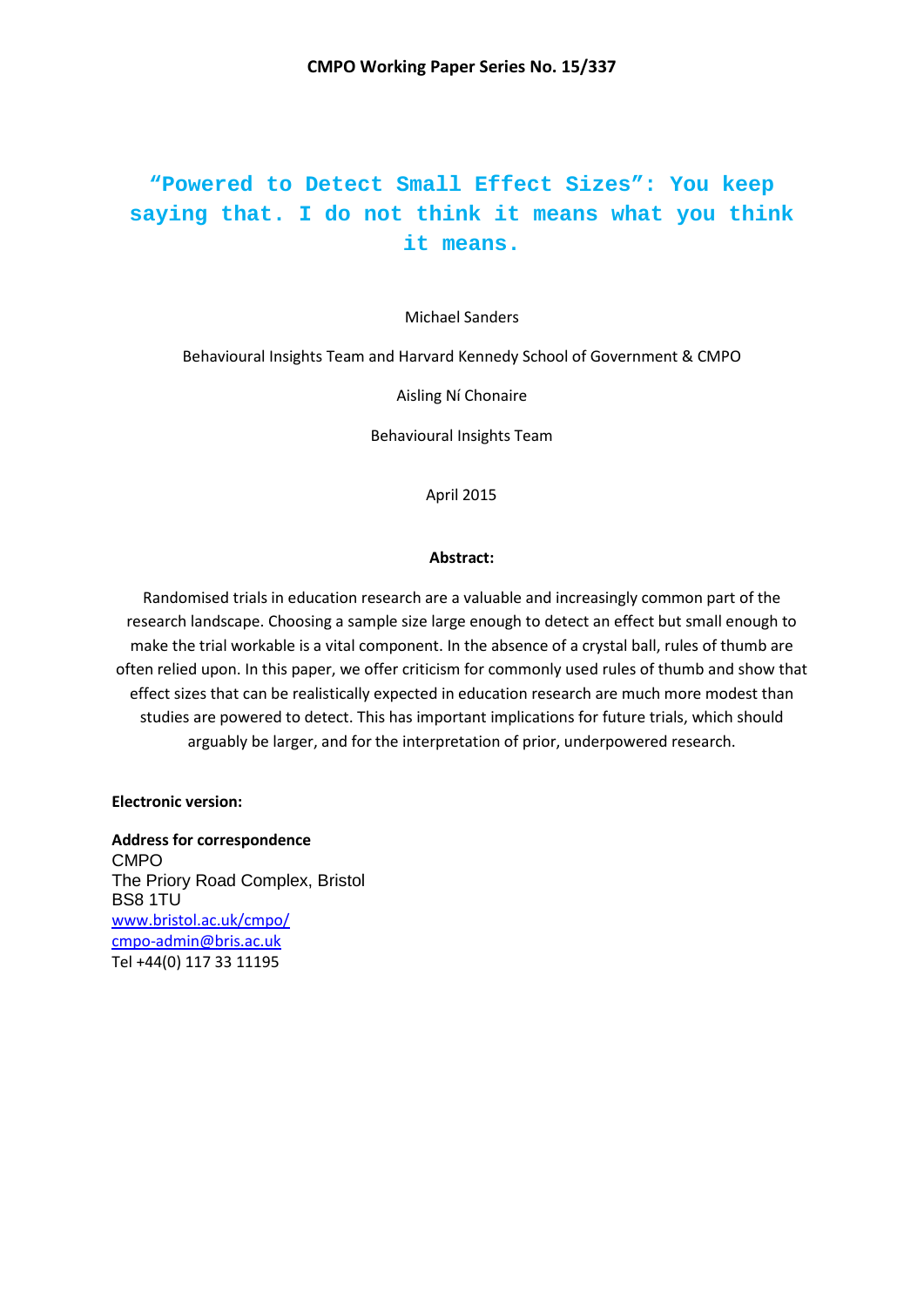# **"Powered to Detect Small Effect Sizes": You keep saying that. I do not think it means what you think it means.**

Michael Sanders

Behavioural Insights Team and Harvard Kennedy School of Government & CMPO

Aisling Ní Chonaire

Behavioural Insights Team

#### **Abstract:**

Randomised trials in education research are a valuable and increasingly common part of the research landscape. Choosing a sample size large enough to detect an effect but small enough to make the trial workable is a vital component. In the absence of a crystal ball, rules of thumb are often relied upon. In this paper, we offer criticism for commonly used rules of thumb and show that effect sizes that can be realistically expected in education research are much more modest than studies are powered to detect. This has important implications for future trials, which should arguably be larger, and for the interpretation of prior, underpowered research.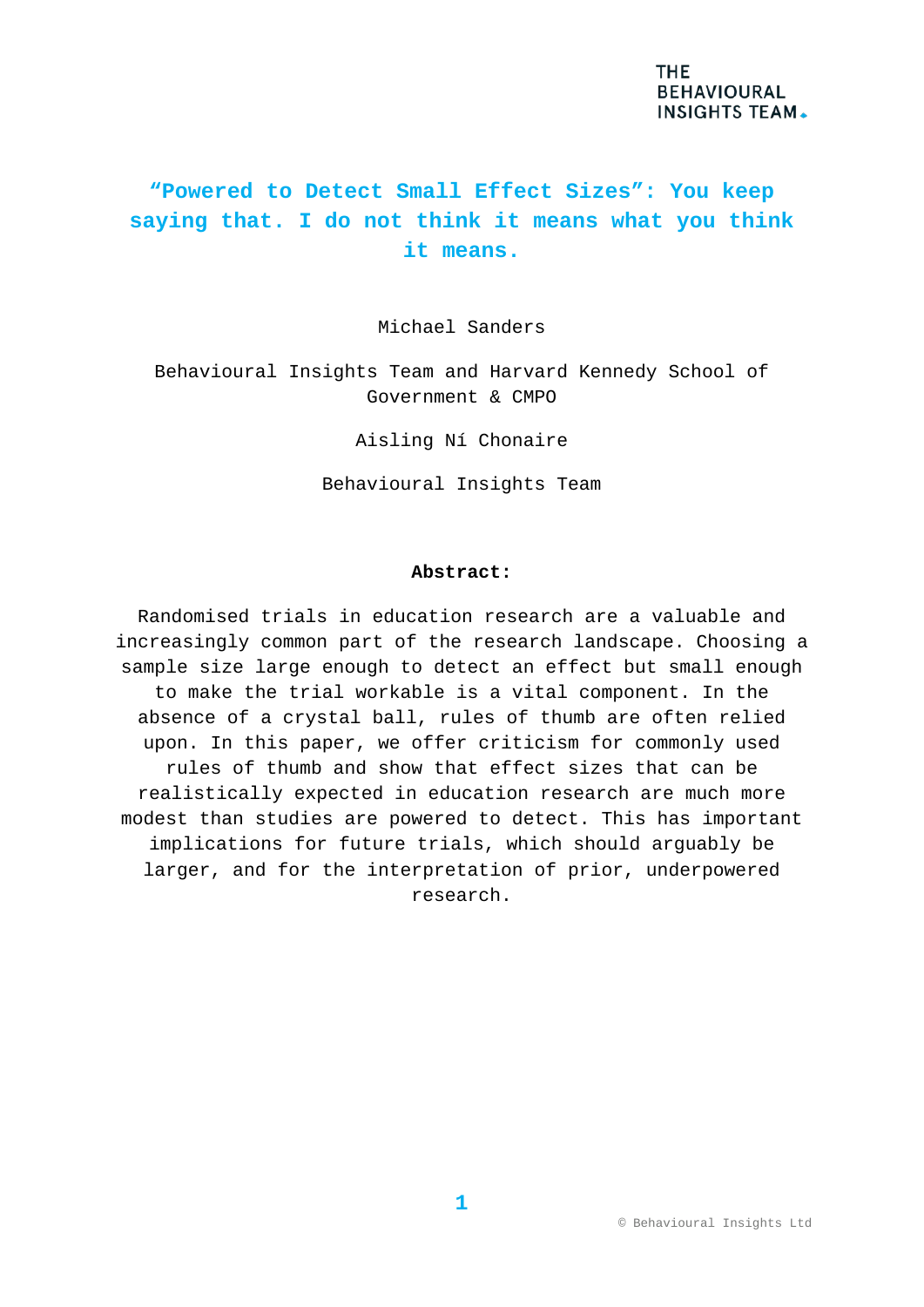#### **Introduction**

Public policy has been subject to a quiet revolution in the past decade, as evidence based policy has come increasingly to the fore, with growing prominence for think tanks and policy organisations that rely on empirical analysis, such as Brookings[1](#page-3-0) in the United States and the Institute for Fiscal Studies<sup>[2](#page-3-1)</sup> in the United Kingdom.

Recently, perhaps the noisiest part of this revolution has been in the rise of randomised controlled trials, both as a means for evaluating policy, but as the means by which policy is gradually improved by through a 'test, learn and adapt' framework (Haynes, Service, Goldacre, & Torgerson, 2012). If this is true, nowhere has been noisier in its adoption of these techniques than has the field of education research.

Conducting these field experiments costs money. In the UK, the Education Endowment Foundation (EEF) was created by the Department of Education and the Sutton Trust with an endowment of £125million  $({\sim}$ \$190,000,000)<sup>[3](#page-3-2)</sup>, to focus on reducing the attainment gap between the richest and poorest children in British schools. A range of foundations have funded similar experiments in the United States and elsewhere. It is not unusual for the cost of a single randomised trial in education to run into the hundreds of thousands, or even millions, of dollars.

One of the main challenges in running randomised evaluations in education settings is being able to recruit sufficient numbers of schools in order to be able to be confident in the robustness of the evaluation. This challenge is compounded by the fact that most trials will need to be run by comparing the performance of the schools themselves – rather than comparing the performance of different pupils – in order to avoid contamination effects.

<span id="page-3-0"></span><sup>1</sup> http://www.brookings.edu/.

<span id="page-3-1"></span><sup>2</sup> http://www.ifs.org.uk/.

<span id="page-3-2"></span><sup>3</sup> http://educationendowmentfoundation.org.uk/about/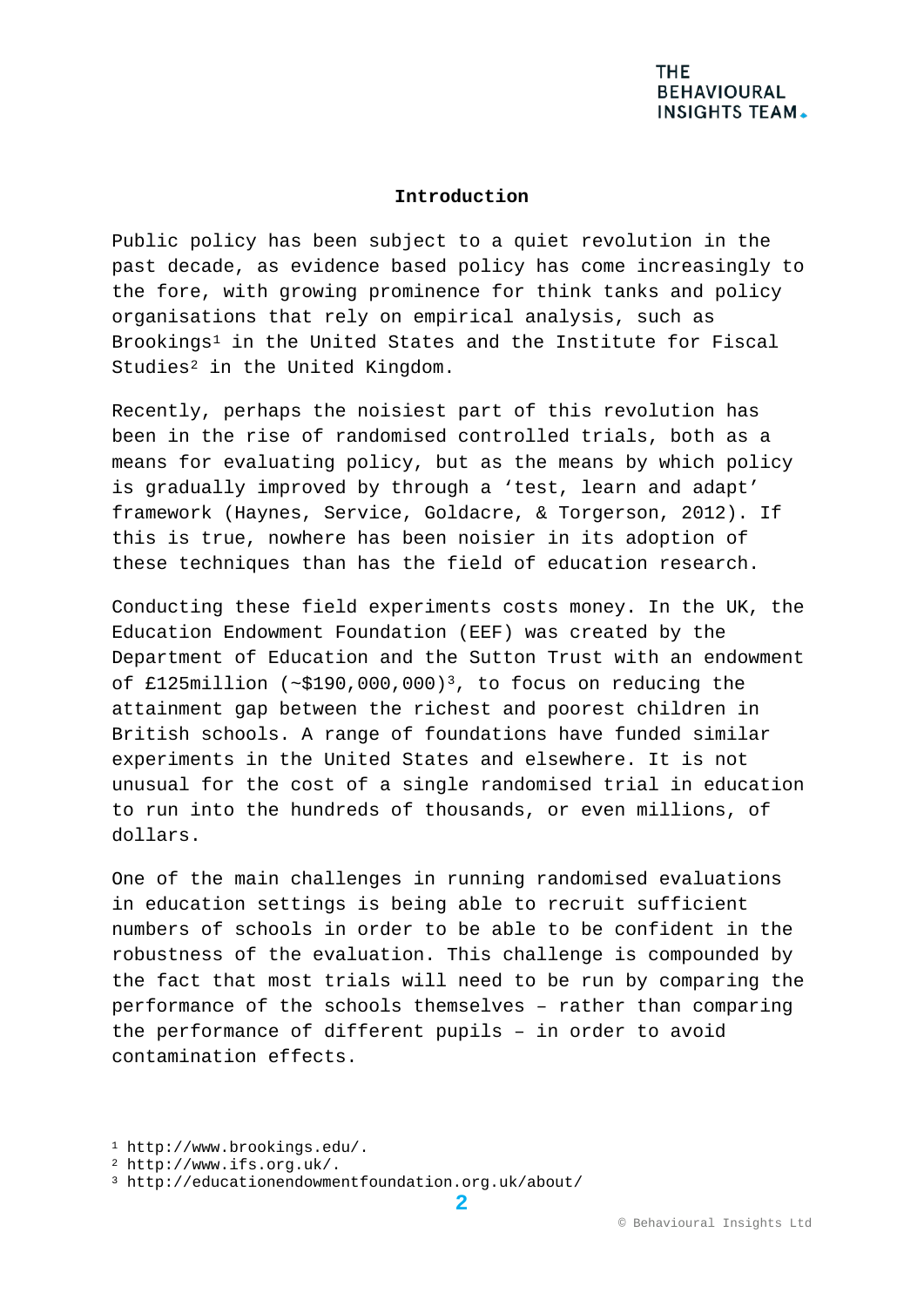Each extra unit of sample size increases the chance that an effect of a given size will be found to be statistically significant, at the cost of the total number of studies that can be run (Cohen, 1992).

Sample size is therefore at a premium – in most cases, delivering an intervention to an additional student or school is costly. For a researcher with a finite budget (all researchers that the authors have ever encountered), there is therefore a trade-off between the volume of research that is conducted in terms of the number of studies, and the number of participants (or participating schools), in each study.

There are also ethical concerns arising from overpowered studies – those which recruit more participants than are required to detect their effect size of interest with reasonable power. List (2011) argues that the ethics of a natural field experiment should weigh the potential benefit of the research conducted against the burden placed on the participants. If the burden-per-participant is fixed, and a study has some non-zero value, the expected realised value of the study is a function of this value and the probability that this value will be realised by the present study – which can be approximated for by the power of the study's test. Taking this crude, mechanistic view, we can see experiments either as ethical or unethical depending on whether the expected value minus the total expected burden is greater or less than zero. The relationship between statistical power and sample size means that the merits of a trial on this metric will follow a parabola shape, with both very small nor very large trials requiring extra consideration. Ethical research practice therefore requires that effort is made to balance these two factors. It is worth acknowledging that this parabola is necessarily the result of heavily stylisation – if an intervention is essentially costless relative to the control, and/or if researchers are genuinely agnostic as to the magnitude and directions of effects, the upper limit on ethical sample sizes may not exist.

**3**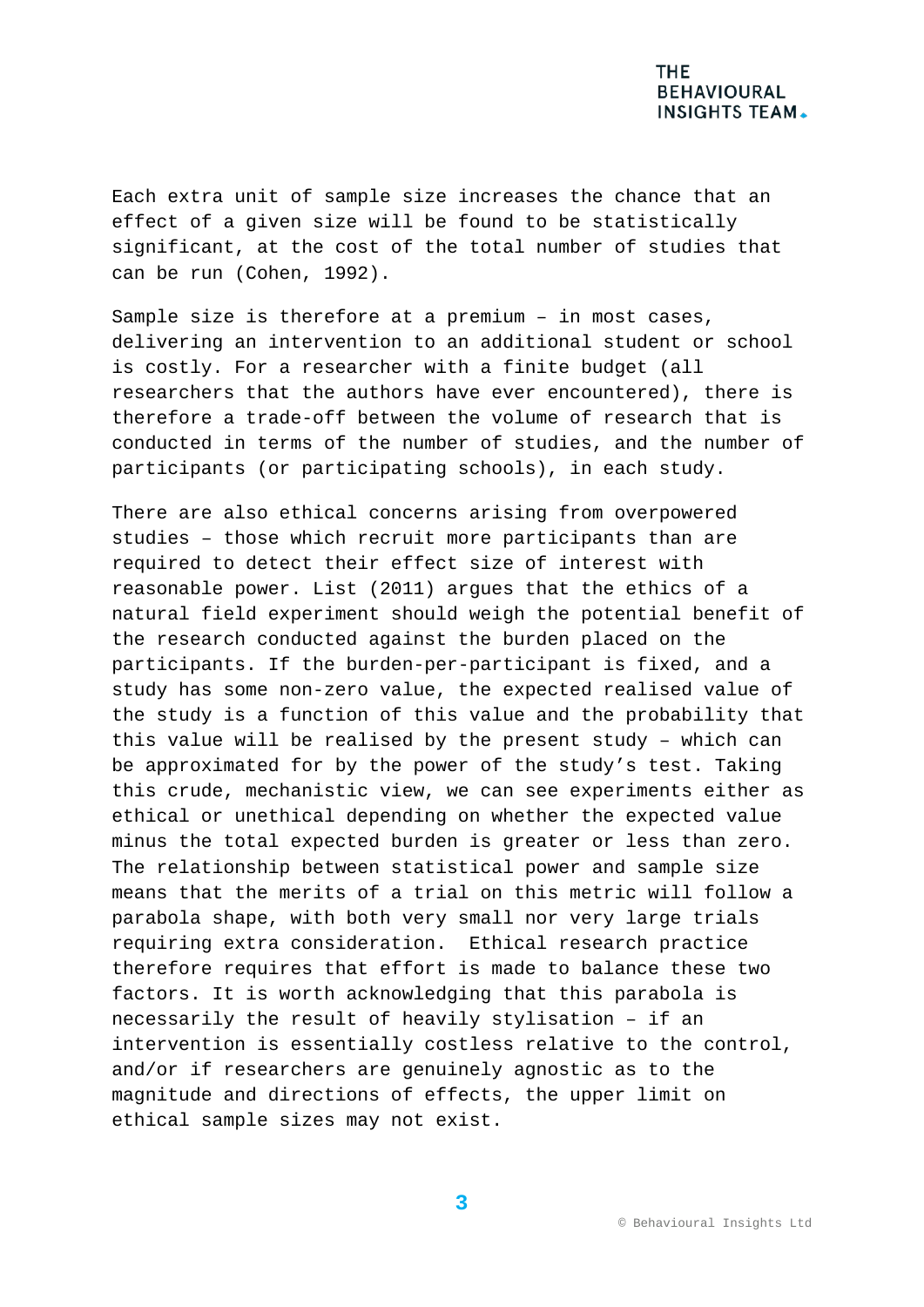For these reasons, ex ante power calculations are a vital part of running a randomised trial in general, and particularly in the high-stakes, complicated world of running trials in education. The ability to conduct and have confidence in these calculations is therefore an indispensable tool for researchers. As noted above and in Hutchison & Styles (2010), in many education trials, randomisation occurs at the level of the school, which makes the calculation of power more complicated to achieve in advance. This is particularly true where good baseline data is not available to facilitate the calculation of the intra-cluster-correlation rate (Kerry & Bland, 1998). The growing use of fixed effects models, stepped wedges designs (Hussey, & Hughes, 2007), or trials with splitlevel randomisation (individual/class/school) (Silva et al., 2015), all add layers of complexity to this problem.

Added to this, it is often unclear what kind of effect size a study should be powered to detect. In practical terms and in relation to subsequent implementation, if an intervention is free or very cheap, even a modest effect size is worth detecting, while if an intervention is very expensive, only a large effect size would justify its wider use. In some fields other than education, for example government subsidies to facilitate small business growth, the clear correspondence between the intervention (money spent in subsidies), and the outcome measure (money raised in gross value added), makes the judgement of what effects are adequate rather straightforward (see Sanders, 2014 for an example of calculations in this field). More often than not, this is not the case for education, where the long term gross value added of even a modestly impactful intervention can be vast, and regular changes in the political priorities and expenditure can make today's implausibly expensive intervention tomorrow's centrepiece national policy.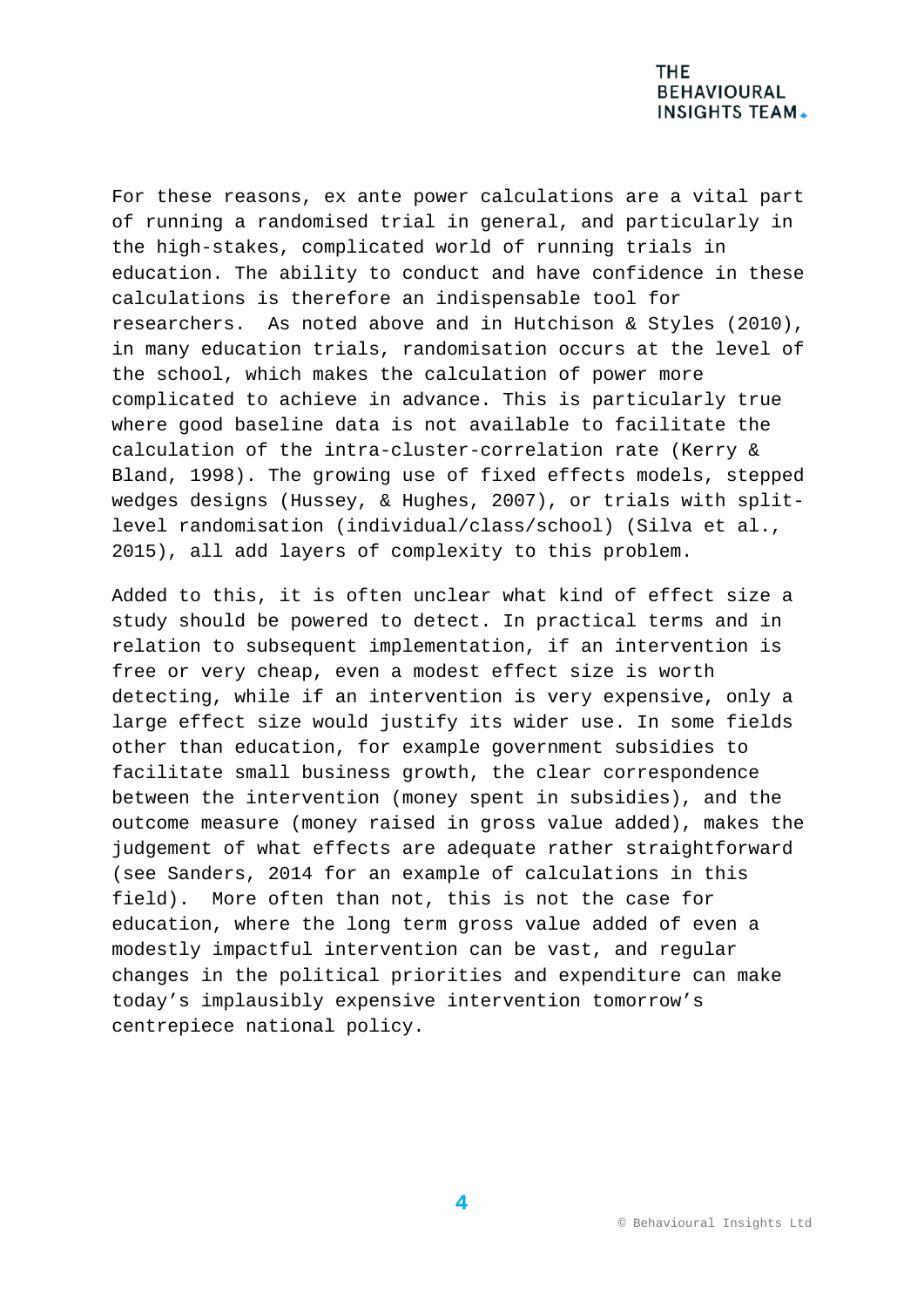This ambiguity makes rules of thumb useful and widely used. The most pervasive of these are provided by Cohen (1988), who in his review of social science research deemed that an effect with a Cohen's D (standard deviation change) of 0.2-0.3, 0.5, and 0.8 corresponded to small, medium and large effect sizes respectively. There are good reasons to be sceptical of these figures when considering a single sub-field of social science, such as education research, rather than the average across all social science. Lipsey & Wilson (1993), in their review of educational interventions, find that even effective interventions "rarely produce effect sizes greater than half a standard deviation". Wiliam (2008), in his international comparison of educational attainment and its sensitivity finds that the effect of a year's education on standardised tests is roughly 30% of a standard deviation, or Cohen's d of 0.3 – in the range established as a "small" effect. Hence, if a study's sample size is calibrated to have reasonable confidence of detecting an effect of this size, and manages to do so, the likelihood is either that the intervention is incredibly effective or, as shown by Simonsohn, Nelson and Simmons (2014) to be likely, the researchers have simply gotten lucky.

In this paper we attempt to pragmatically pursue a better rule of thumb to use when conducting sample size calculations in education research, by estimating the distribution of effect sizes in previous studies. The next section describes our methodology for drawing together papers. This is followed by the results of this search, and the implications of these for sample size calculations. Finally, we offer brief conclusions.

**5**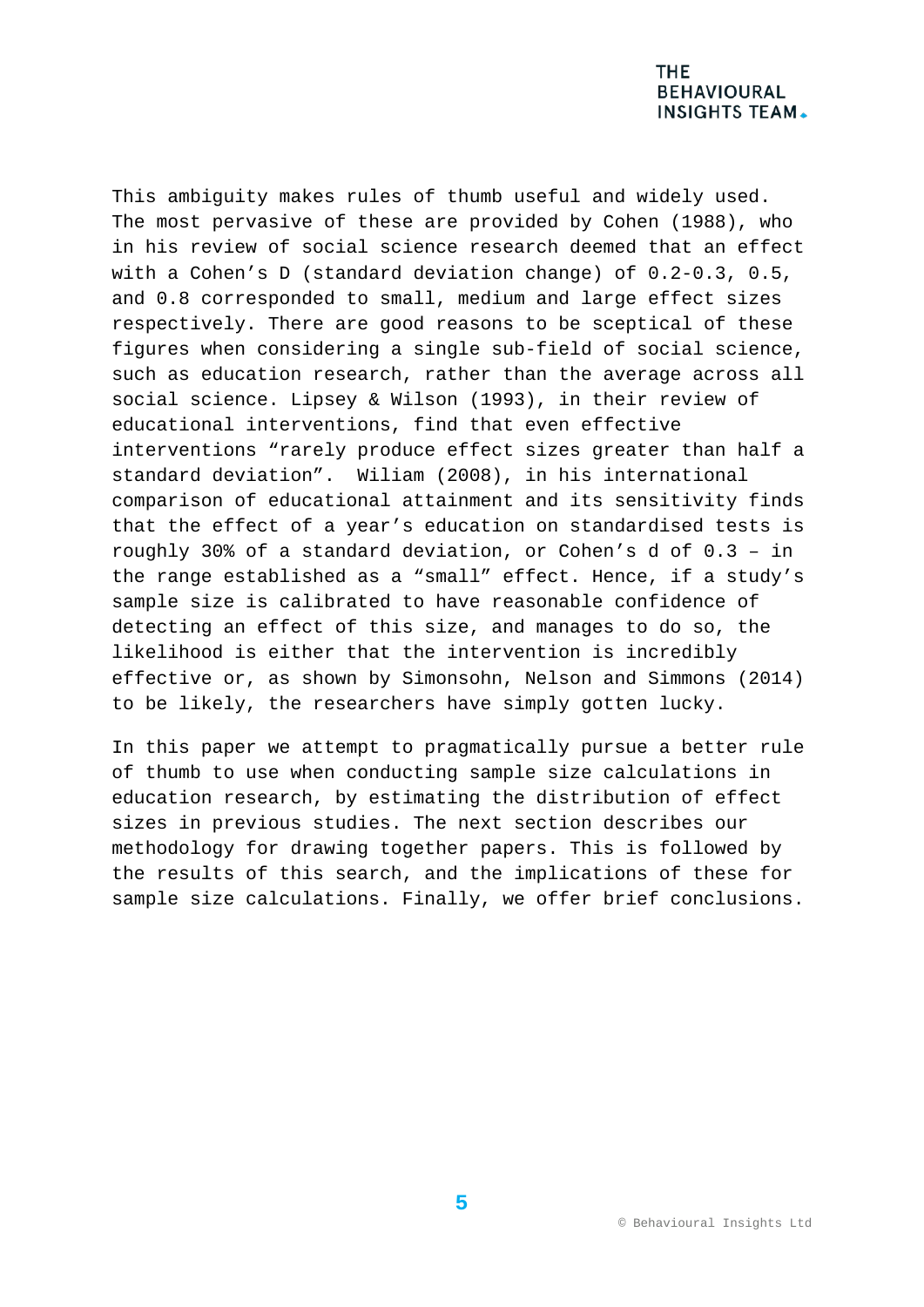## **Methodology**

To correct for biases in estimators, we select only randomised controlled trials or similar interventions. Although this is a stricter criteria of quality than may be found in a metaanalysis, it has a broader purpose here. Hutchison and Styles (2010), in their description of sample size calculations, state that "it is important to recall that the terms small, medium, and large are relative, not only to each other, but to the area of behavioural science, or even more particularly, to the specific content and research method being employed in any given investigation" (p.40). We argue that context is also important, as there may be peculiarities to the experimental sample that makes an intervention more or less likely to have an effect. This may be particularly the case for experimental studies compared with quasi-experimental analysis of secondary datasets, as experiments often require not just opting in on the part of participating schools but often the expenditure of a considerable amount of effort and/or money in the execution of the experiment. Belot and James (2013; 2014), investigate both empirically (2013) and theoretically (2014), selection into experiments, and discover theoretically ambiguous opt-in decisions by schools that are unusually either optimistic or pessimistic. This implies that inclusion of non-randomised studies, although helpful for ex-post consideration of average effects across a field of study, may introduce bias when attempting to predict reasonable effect sizes for ex-ante power calculations.

A further selection issue emerges when we consider only those studies published in peer reviewed journals. To the extent that there is a bias in publishing skewed towards only those papers with significant results (Pashler, & Wagenmakers, 2012; Ioannidis, 2005), including only peer reviewed studies will tend to bias our understanding of the distribution of effect sizes upwards. In field experiments, this can occur for two, compounding reasons.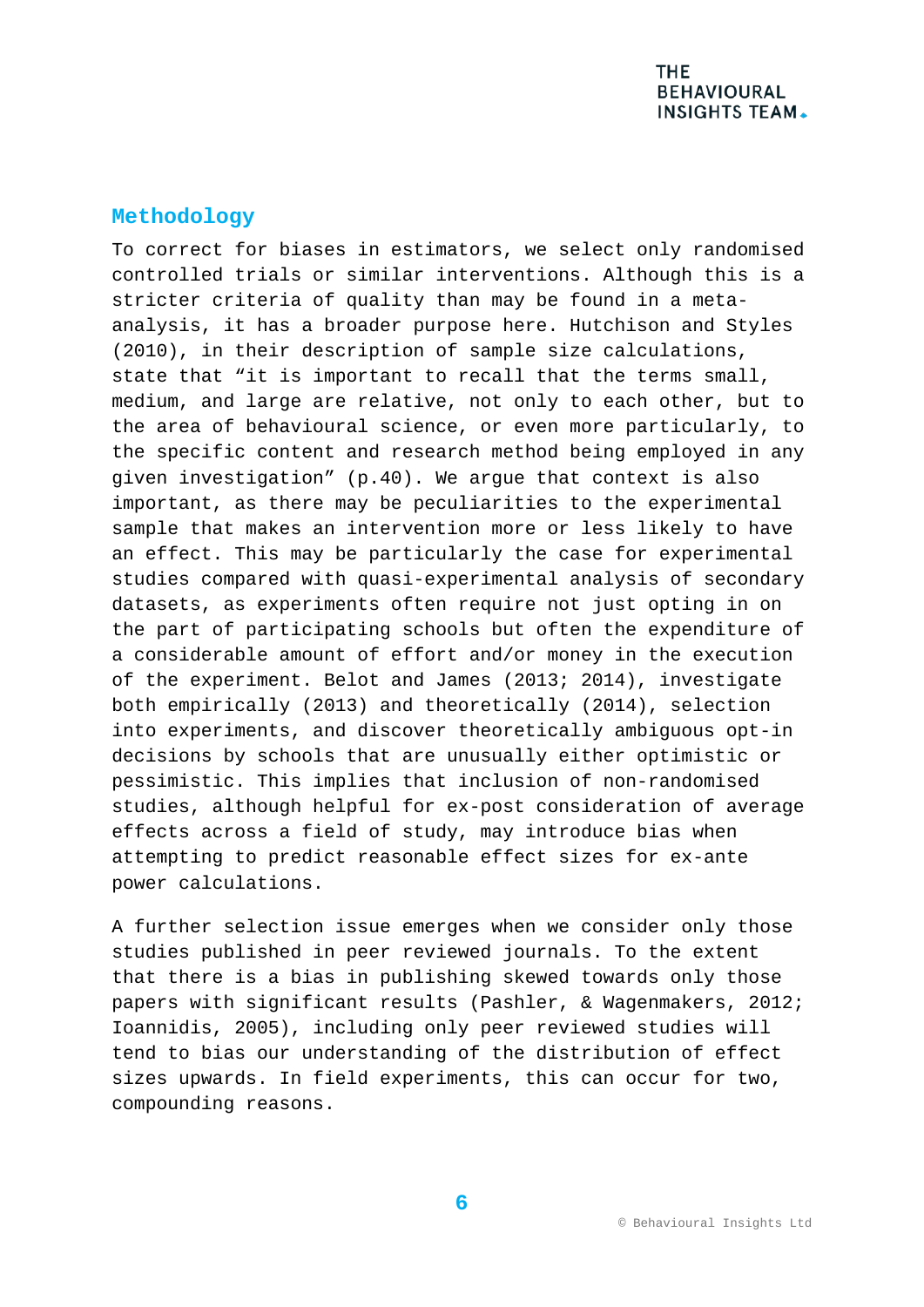First, the oft noted fact that it is harder to publish a null result than a positive one, which has been covered elsewhere (Rosenthal, 1979; Ioannidis, 2005). Second, to the extent that researchers rely on rules of thumb, such as those of Cohen (1988), which overestimate the likely distribution of outcome measures, the more studies will be run that are underpowered to detect significant effects at conventional levels. Due to the asymptote of statistical power at very small effect sizes, the likelihood is that a greater proportion of studies with smaller effects will fail to achieve statistical significance than studies with larger effects, exacerbating the issue of publication bias. Making extensive use of studies funded by the EEF, for which independent evaluation and conditions of grant awards allow us to see the universe of all completed studies, offers a partial solution to this problem. A slightly wider picture still is attained through the inclusion of working papers (papers that are released by academics prior to completing peer review), which are not subject to the same degree of publication bias.

#### **Procedure**

As outlined above, the authors identified relevant studies, both published peer-reviewed articles and working papers, through searches of journal databases and electronic search engines. Leading researchers in the area of educational randomised control trials and field experiments, who have been shown to have an impact on education in public policy settings were also identified. Examination of their research along with reference lists of sourced papers were also examined. As mentioned previously, the EEF publish all of their projects regardless of their statistical significance, and were included as part of the analysis. Meta analyses were excluded as they provide an aggregated mean figure for a set of studies, and their inclusion therefore biases the distribution of effect sizes in our data towards the mean.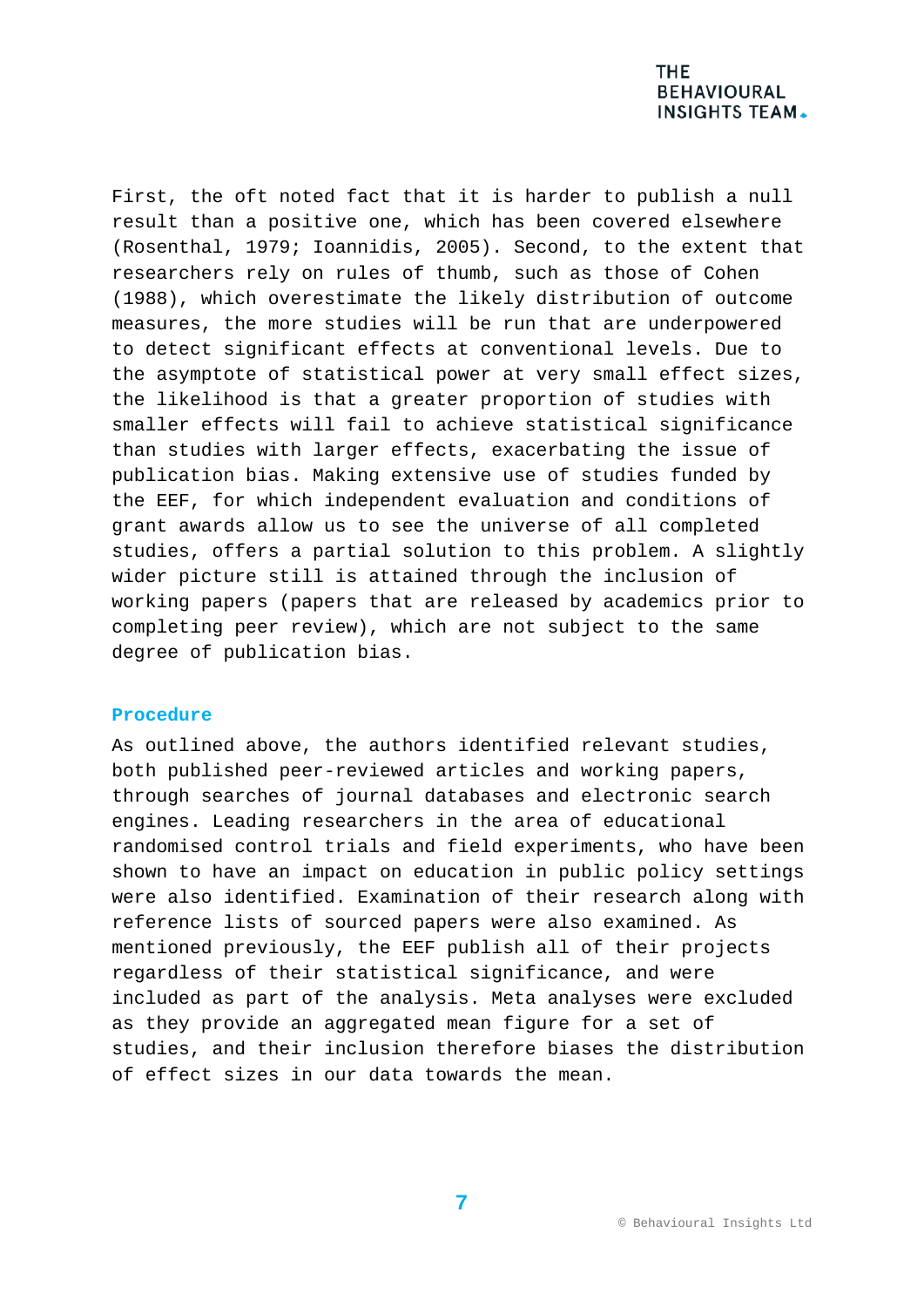The selection criteria was based on three principles: (1) participants were randomly allocated to a treatment or to a control condition; (2) participants were enrolled in primary or secondary school education; and (3) the research outcomes related to educational attainment.

As summarised above, papers were selected on the basis that there was a randomisation of participants and that they were conducted in primary or secondary school educational settings. All papers were vetted to ensure this experimental condition was satisfied. In practical terms, this meant that the experiments took part in a school environment, or that the participants were school students. Finally, the authors were concerned with research where educational attainment, such as test scores or grades, represented the outcome measure. Proxy measures of attainment, such as school attendance or matriculation did not qualify for selection within this study. Furthermore, studies related to pre-school interventions were not included.

As is common in experimental research, the vast majority of papers included a number of effect sizes. In an effort to harness a representative set of effect sizes, the authors systematically focused on the primary outcome measures of the papers, based on the studies' own descriptions, where this measure was relevant to all, or the largest number of participants. Where test scores/grades were secondary outcome measures rather than primary measures, these were included in our collection of effect sizes. In addition, where analysis was conducted with and without covariates, effect sizes related to the inclusion of covariates were included/collected.

Effect sizes related to sub-sample analysis were only included where full sample outcomes were not reported. In the case of EEF studies, where a significant part of their functionality is to increase educational attainment for children of poor families, as identified via "free school meal" status, subsample outcomes were included along with full-sample outcomes.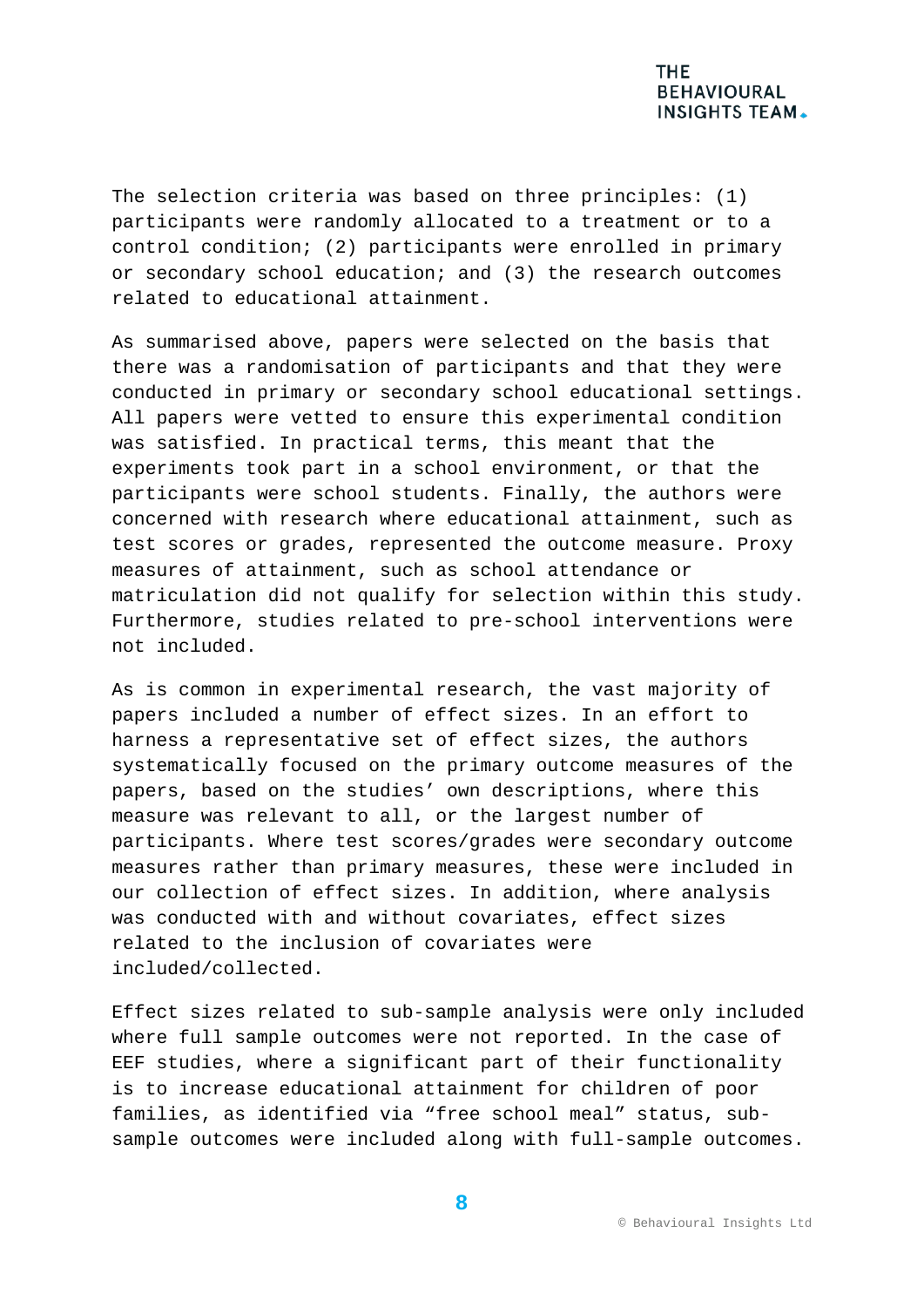## **Results and Implications**

As can be seen in figure 1, overleaf, the effect sizes reported in the studies we have reviewed are much more conservative than implied by a rule of thumb following Cohen (1988). The accompanying table provides considerable further insight. The median effect size reported in the 113 studies reviewed is a Cohen's D of 0.1 – considerably smaller than even the 0.3 suggested as a small effect. Only 6 studies show effect sizes greater than 0.5, and only 3 show "large" effect sizes of greater than 0.8. The mean effect size is 0.17.



**Figure 1: Distribution of effect sizes in education research**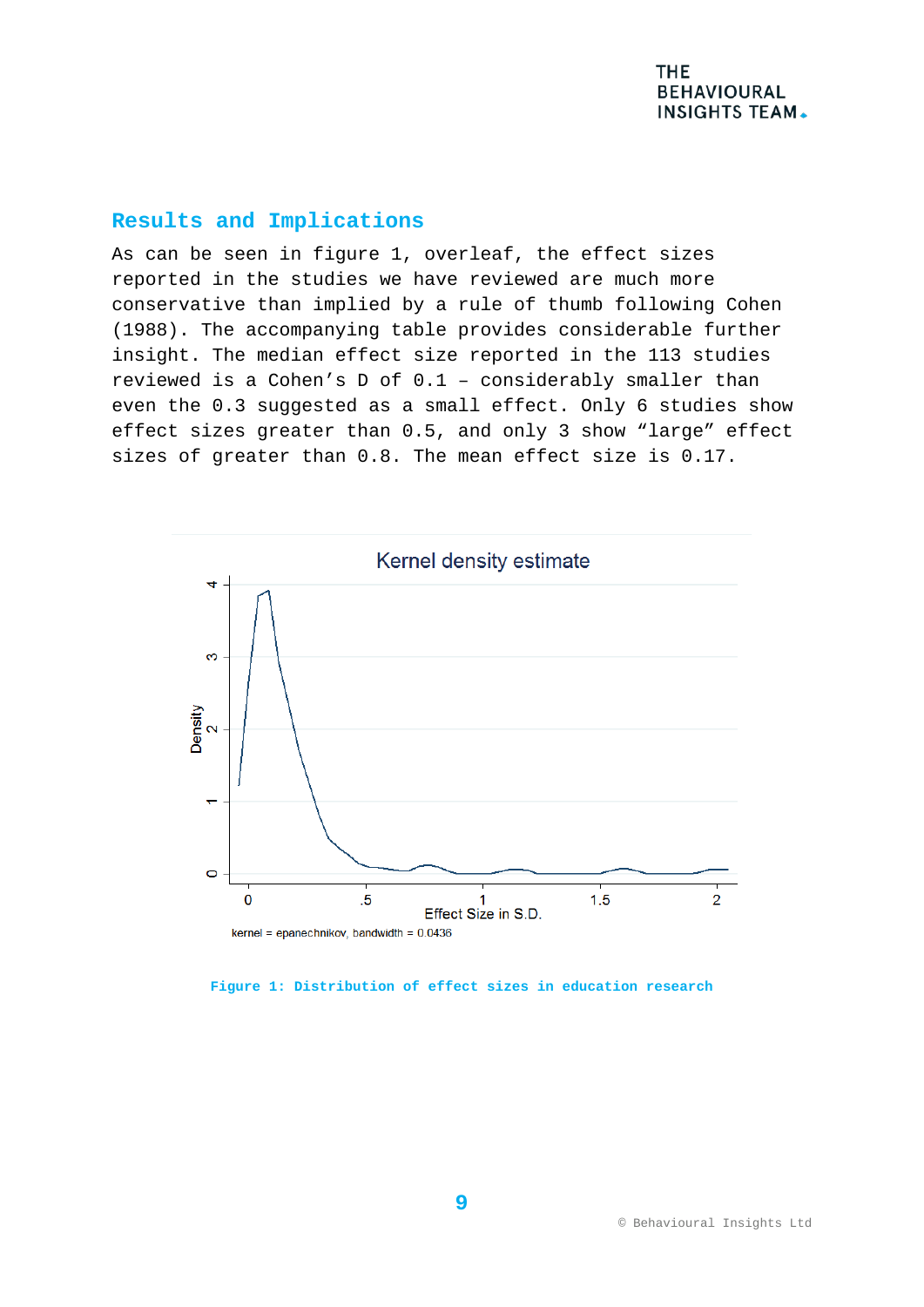| Table 1: Distribution of effect<br>sizes |                    |  |  |  |
|------------------------------------------|--------------------|--|--|--|
| Distribution                             | Effect Size        |  |  |  |
| 10%                                      | 0.012              |  |  |  |
| 25%                                      | 0.04               |  |  |  |
| 50%                                      | 0.1                |  |  |  |
| 75%                                      | 0.20               |  |  |  |
| 90%                                      | 0.33               |  |  |  |
| 87%                                      | $0.3$ ("Small")    |  |  |  |
| 95%                                      | $0.5$ ("Moderate") |  |  |  |
| 97.5%                                    | $0.8$ ("Large")    |  |  |  |

A fairly systematic failure to design trials with adequate power to detect observed effect sizes is observable. Of 83 interventions for which statistical significance is reported, 53 (63.8%) do not have a significant effect on attainment at conventional levels, of which 51 (61.4%) are not reported as statistically significant at the 10% level.

## **Impacts:**

Although this is of some theoretical interest, our findings are primarily of importance as a practical consideration. We have argued that failure to understand the likely distribution of effect sizes might lead researchers to conduct underpowered research. Armed with this distribution, we can estimate the extent to which studies designed using the rule of thumb will be underpowered. The results of these calculations can be found in the table below.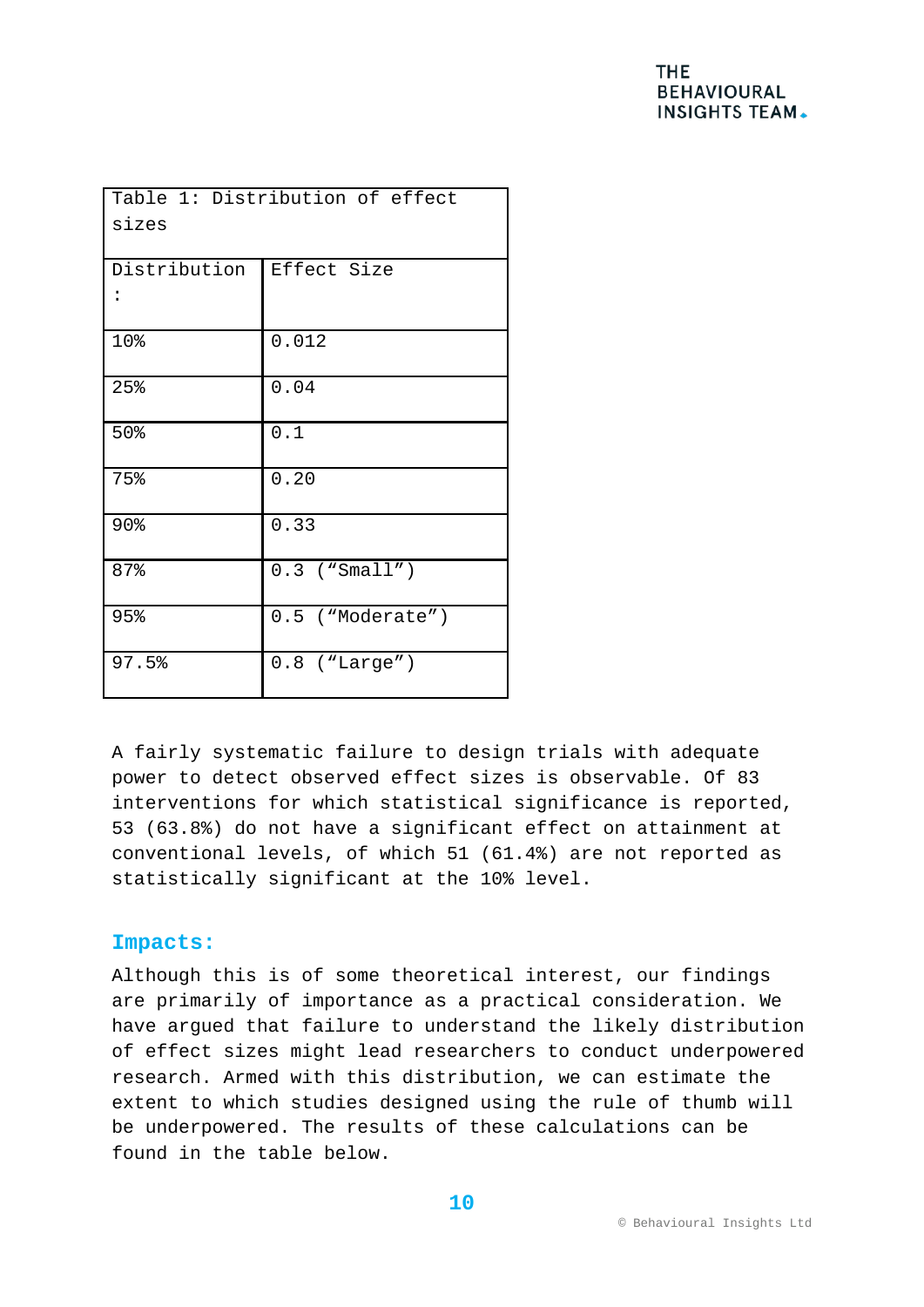

We take the simplest case of an individually randomised trial, although the findings can be generalised to other cases.

| Table 2: Impacts on Power |        |                         |                                           |                                                                                                                         |  |
|---------------------------|--------|-------------------------|-------------------------------------------|-------------------------------------------------------------------------------------------------------------------------|--|
| Effect Size<br>predicted  | Power  | Sample Size<br>required | Power to<br>$detect d =$<br>$0.17$ (mean) | Power to<br>detect $d=0.10$<br>(median)                                                                                 |  |
| 0.3                       | 80%    | 175                     | 35%                                       | 15%                                                                                                                     |  |
| 0.3                       | 90%    | 234                     | 45%                                       | 19%                                                                                                                     |  |
| 0.5                       | 80%    | 63                      | 15%                                       | 8.6%                                                                                                                    |  |
| 0.5                       | 90%    | 85                      | 20%                                       | 9.9%                                                                                                                    |  |
| 0.8                       | 80%    | 25                      | 9.0%                                      | 6.3%                                                                                                                    |  |
| 0.8                       | $90\%$ | 33                      | 10.4%                                     | 6.9%<br>Bower calculations conducted in Busing the pur library Bower calculations are first conducted for each level of |  |

Power calculations conducted in R using the pwr library. Power calculations are first conducted for each level of effect size (expressed in cohen's D), to produce required sample size per cell. These figures are then used to calculate power taking the effect size as given at the values found in our data.

### **Caveats**

As with any review of a large body of empirical literature, it is necessary to make caveats about the reliability of our findings. This is particularly the case where we explicitly seek to study the distribution of effect sizes, where one cannot rely on the large sample to erode the effect of any outliers. The most obvious caveats have been mentioned already – that there may be a "file drawer" problem. We investigate this in the figure below, in which we compare effect size with sample size.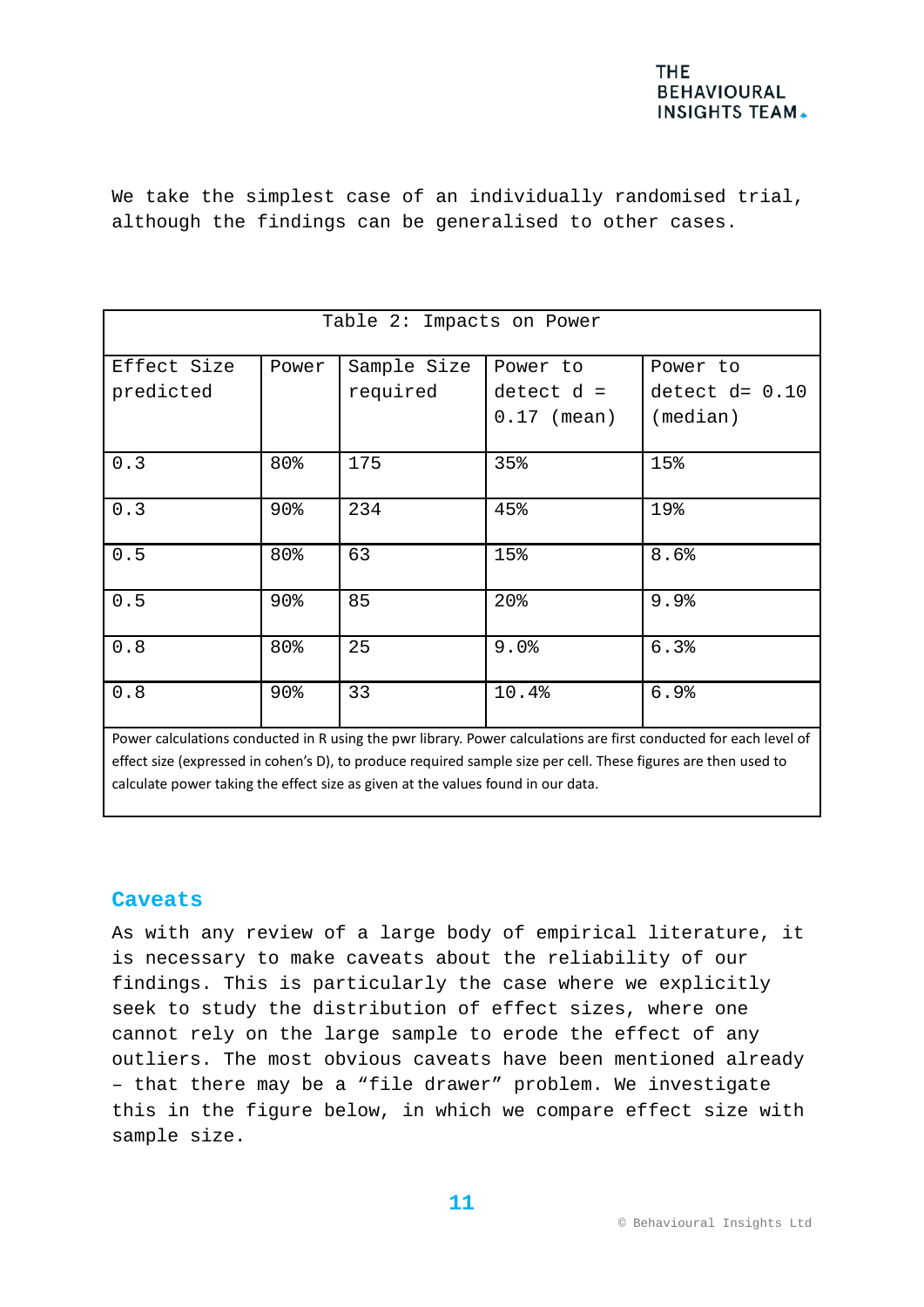The downward curve seen, with effect size decreasing as sample size increases (p=0.086, or 0.020 if unusually large studies are excluded) is broadly suggestive of a file-drawer type publication bias problem, as noted by Ioannidis (2005). However, when comparing multiple studies and/or different interventions, it is not clear that looking at a funnel plot in this way is appropriate. Unlike in medical trials in which the same drug might be tested again and again, the interventions in our data are different, and researchers may have priors about the size of effects likely to be induced by their intervention. Hence, this downward curve may not suggest publication bias but actually that researchers' priors about the power of their interventions are ordinally correct, even if they are not correct in absolute terms. To investigate this, we separate out those studies which are funded by the EEF. As described earlier, all studies funded in this way are published by the EEF, and therefore the same publication biases cannot exist. Here, we find a similar pattern of decline in effect size for studies with larger sample sizes for the 42 EEF studies in our data (p=0.06), with the effect actually slightly larger in absolute terms than for the entire sample. This is broadly consistent with a hypothesis of intelligent design.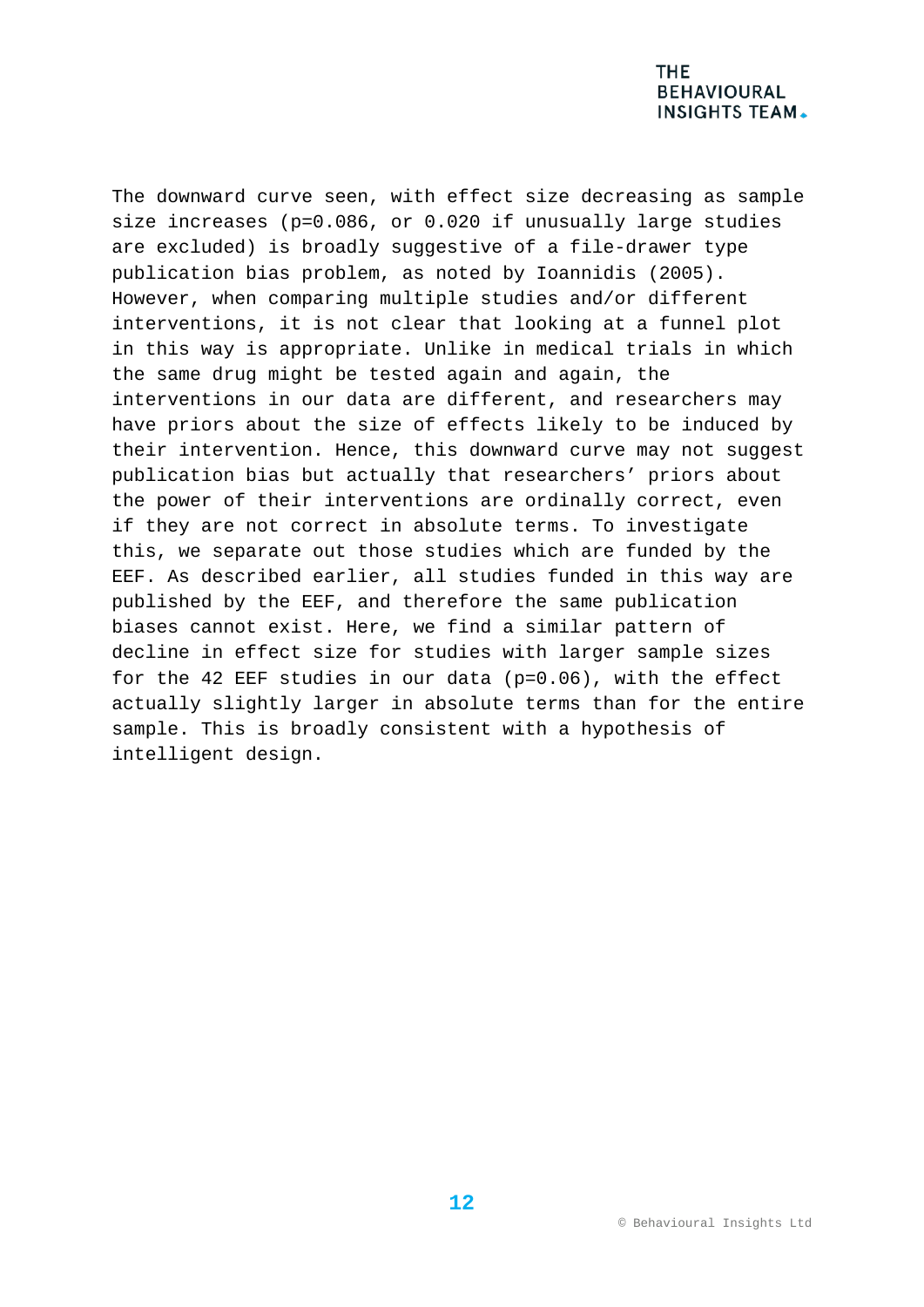## **THE BEHAVIOURAL INSIGHTS TEAM.**



#### **Figure 2: Observed effect sizes and sample size**

We should also briefly consider two other possible sources of bias. First, that researchers may be attempting to actively "myth bust" – that is, to dispel widely held untruths about education, and so be deliberately selecting interventions that are likely to fail. Secondly, it is possible that there is some kind of negative publication bias, as this is a relatively new field and studies with positive results may take longer to publish. Given the balance of evidence in this area, we find these sources of bias relatively unlikely.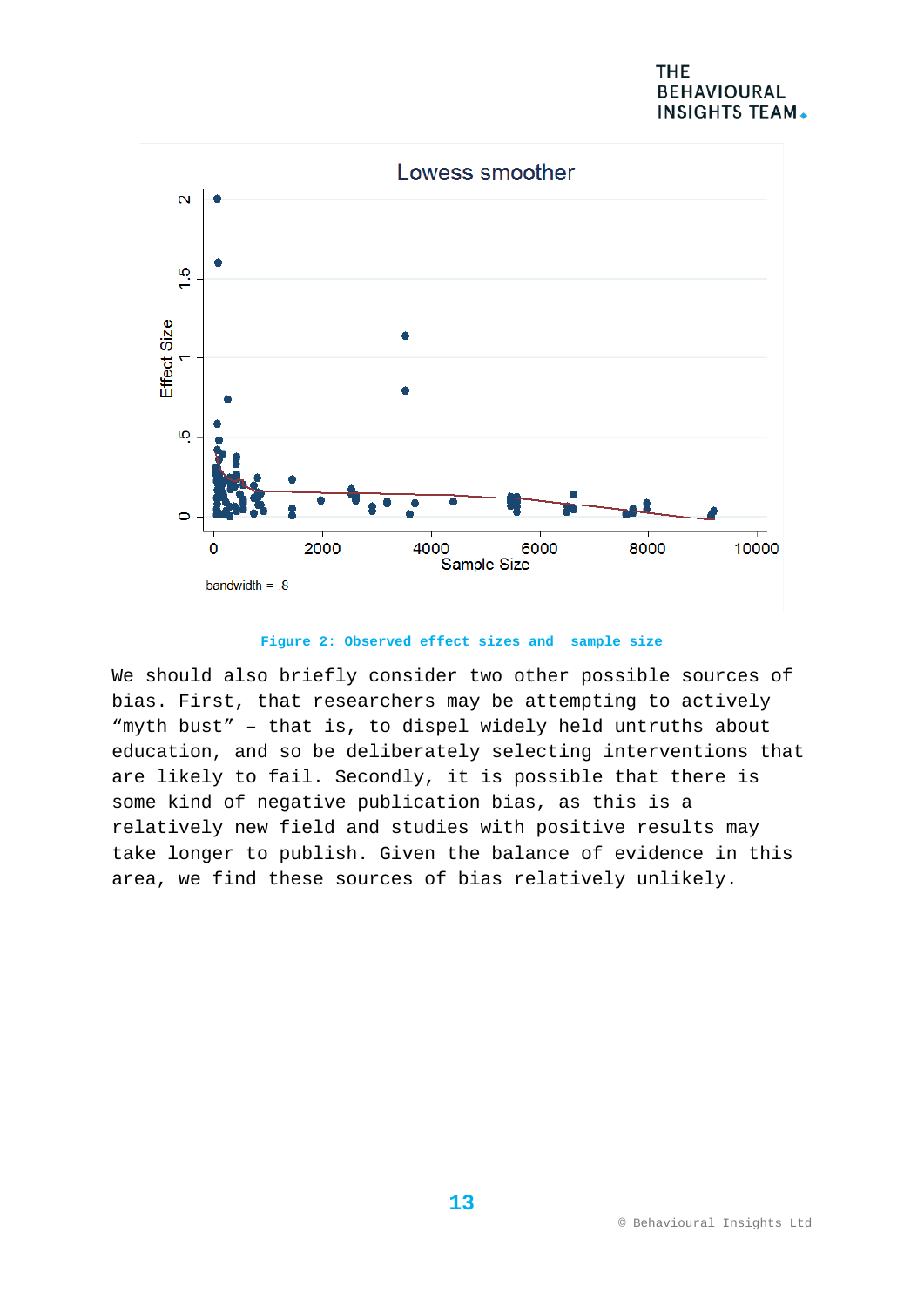## **Conclusions**

We have presented an analysis of the effects of over 100 interventions in randomised trials in education. Unlike a traditional meta analysis, we are primarily concerned with the *distribution* of effect sizes, rather than the mean, of these interventions.

Our principal contribution is to show that firstly that sample size calculations based on the rules of thumb proposed by Cohen (1988), are typically over-ambitious, and secondly to propose an alternative rules of thumb based on realised effect sizes. Interestingly, we have also found that although there is considerable and substantial underpowering of randomised trials in education, there is a negative correlation between observed effect size and sample size. As this cannot be explained purely be publication bias, this suggests that researchers' intuition about effects are at least ordinally correct, but unduly optimistic in their absolute value.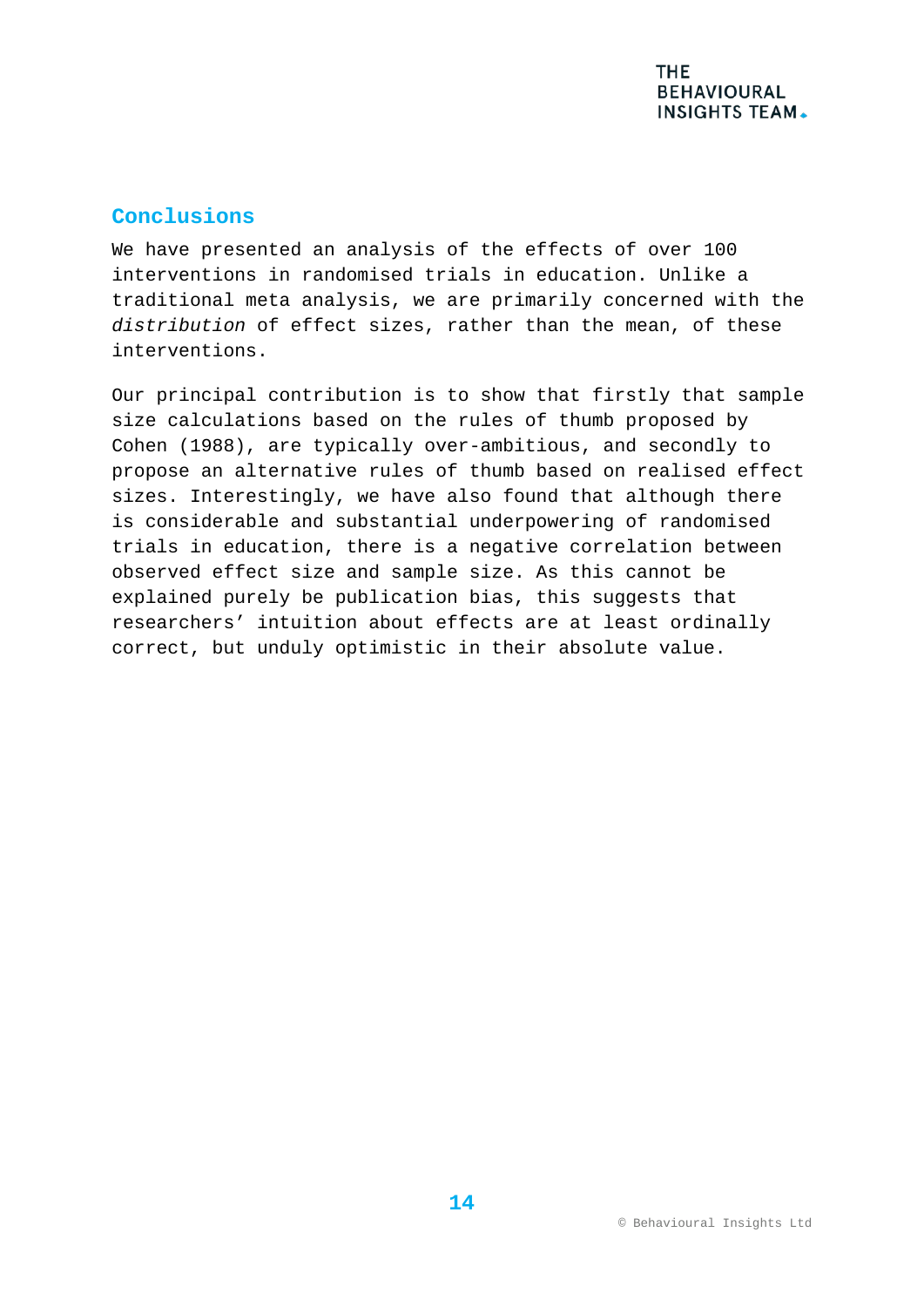## **Bibliography**

Belot, M., & James, J. (2013). Partner Selection into Policy Relevant Field Experiments (No. 236). Edinburgh School of Economics, University of Edinburgh.

Belot, M., & James, J. (2014). A new perspective on the issue of selection bias in randomized controlled field experiments. Economics Letters, 124(3), 326-328.

Cohen, J. (1988). Statistical Power Analysis for the Behavioral Sciences (Second ed.). New Jersey: Lawrence Erlbaum Associates.

Cohen, J. (1992). A power primer. Psychological bulletin, 112(1), 155.

Haynes, L., Goldacre, B., & Torgerson, D. (2012). Test, learn, adapt: developing public policy with randomised controlled trials. Cabinet Office-Behavioural Insights Team.

Hussey, M. A., & Hughes, J. P. (2007). Design and analysis of stepped wedge cluster randomized trials. Contemporary clinical trials, 28(2), 182-191.

Hutchison, D., & Styles, B. (2010). A guide to running randomised controlled trials for educational researchers. Slough, UK: NFER.

Ioannidis, J. P. (2005). Why most published research findings are false. *PLoS medicine*, *2*(8), e124.

Kerry, S. M., & Bland, J. M. (1998). The intracluster correlation coefficient in cluster randomisation. Bmj, 316(7142), 1455-1460.

Lipsey, M. W., & Wilson, D. B. (1993). The efficacy of psychological, educational, and behavioral treatment: confirmation from meta-analysis. American psychologist, 48(12), 1181.